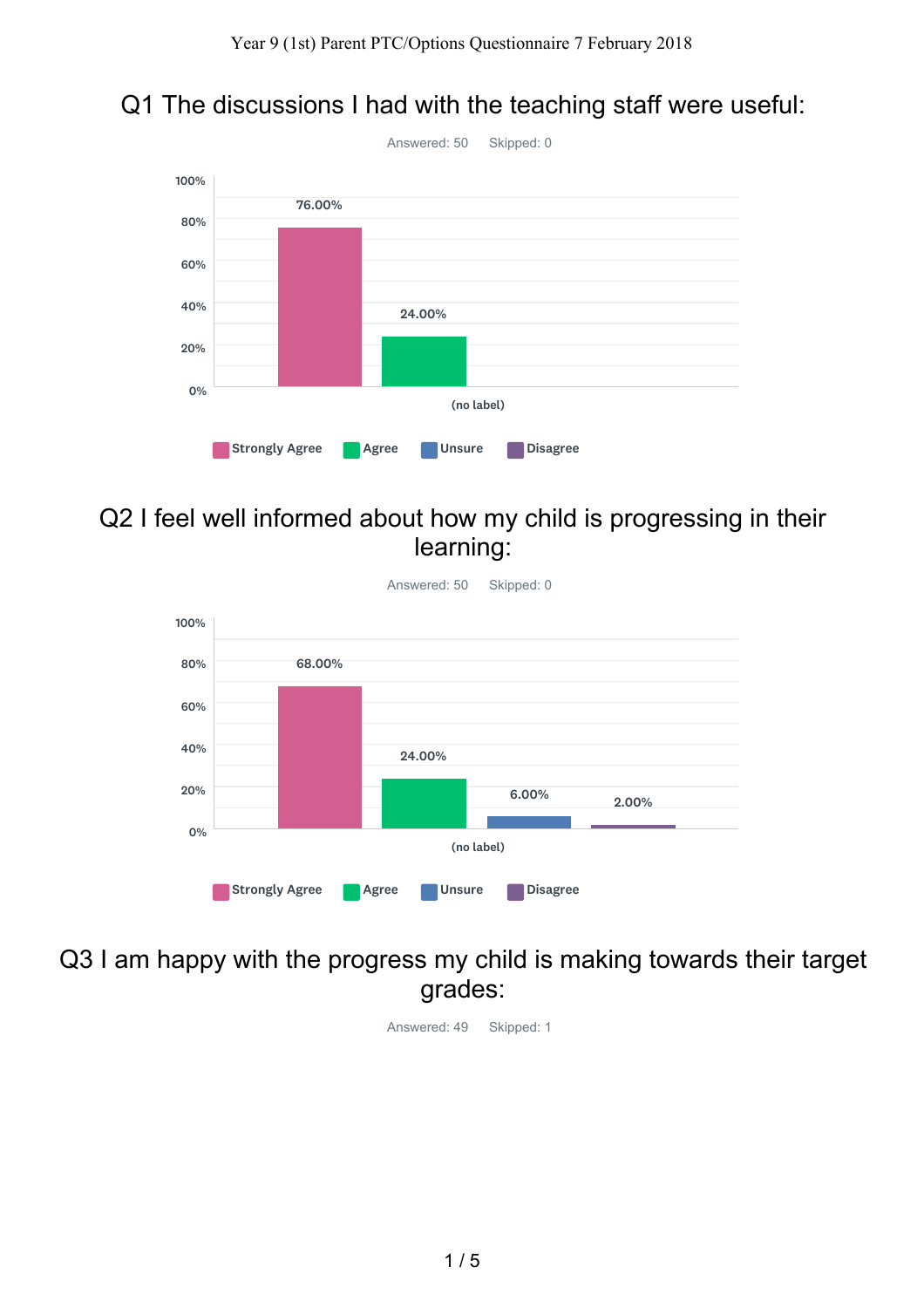

#### Year 9 (1st) Parent PTC/Options Questionnaire 7 February 2018

# Q4 My child receives lots of work to do at home:



### Q5 My child is being stretched academically:



2 / 5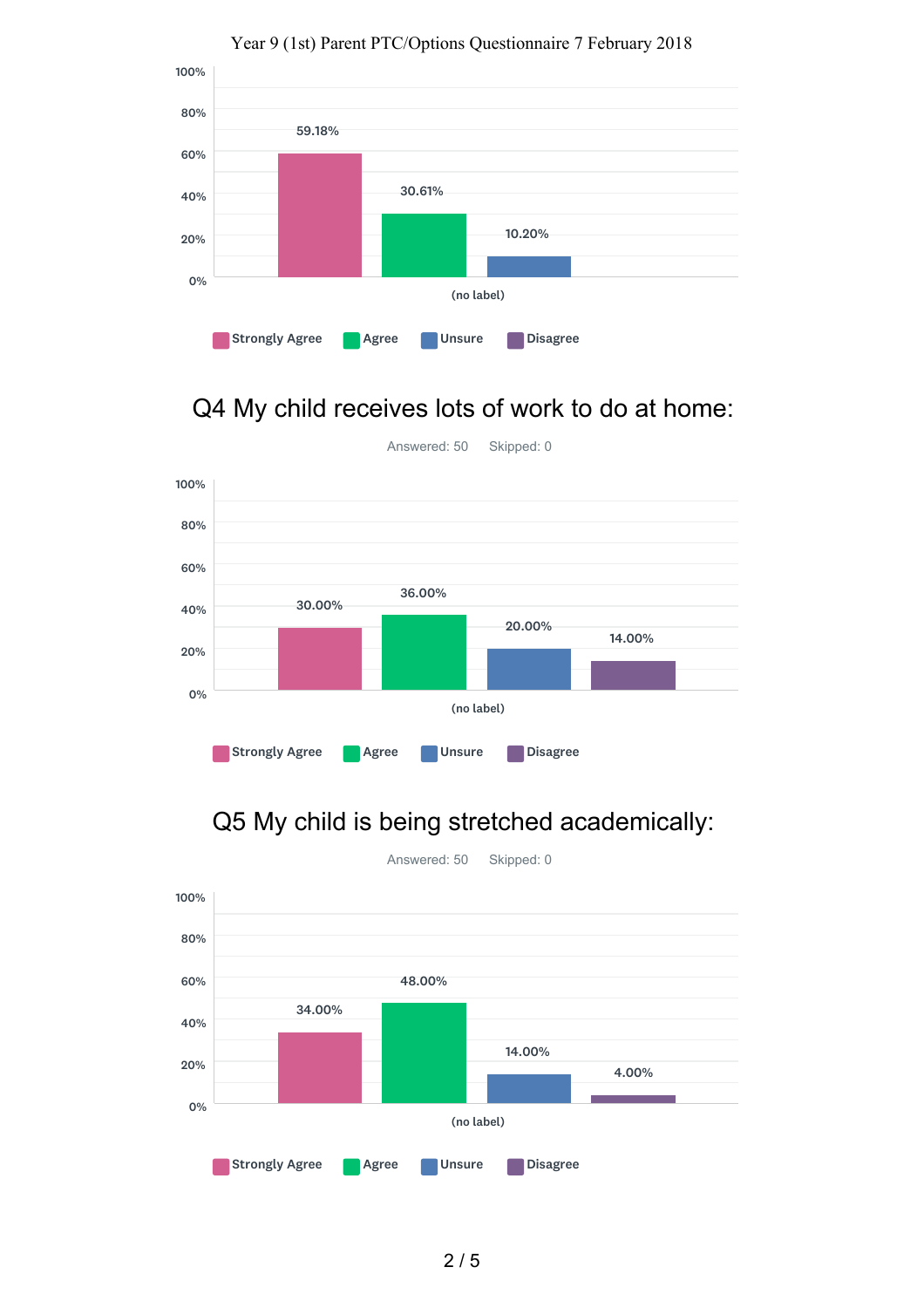

### Q6 My child is supported in her/his learning:

## Q7 The information booklet on options was useful:



Q8 The presentation by the Principal & Vice Principal was useful:

Answered: 44 Skipped: 6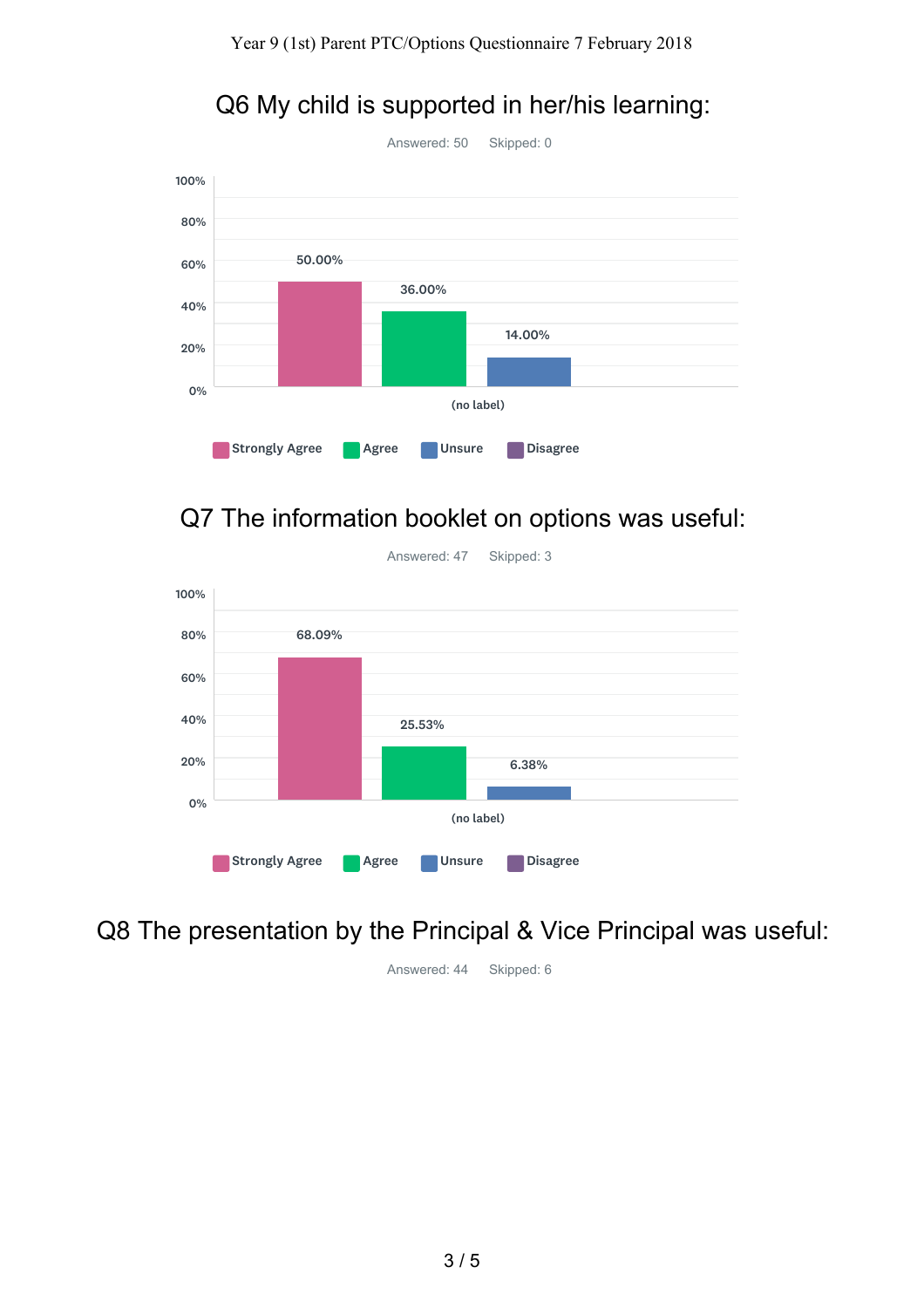

#### Year 9 (1st) Parent PTC/Options Questionnaire 7 February 2018

## Q9 I understand the next steps in making options choices:



# Q10 The options offer the right subjects for my child: